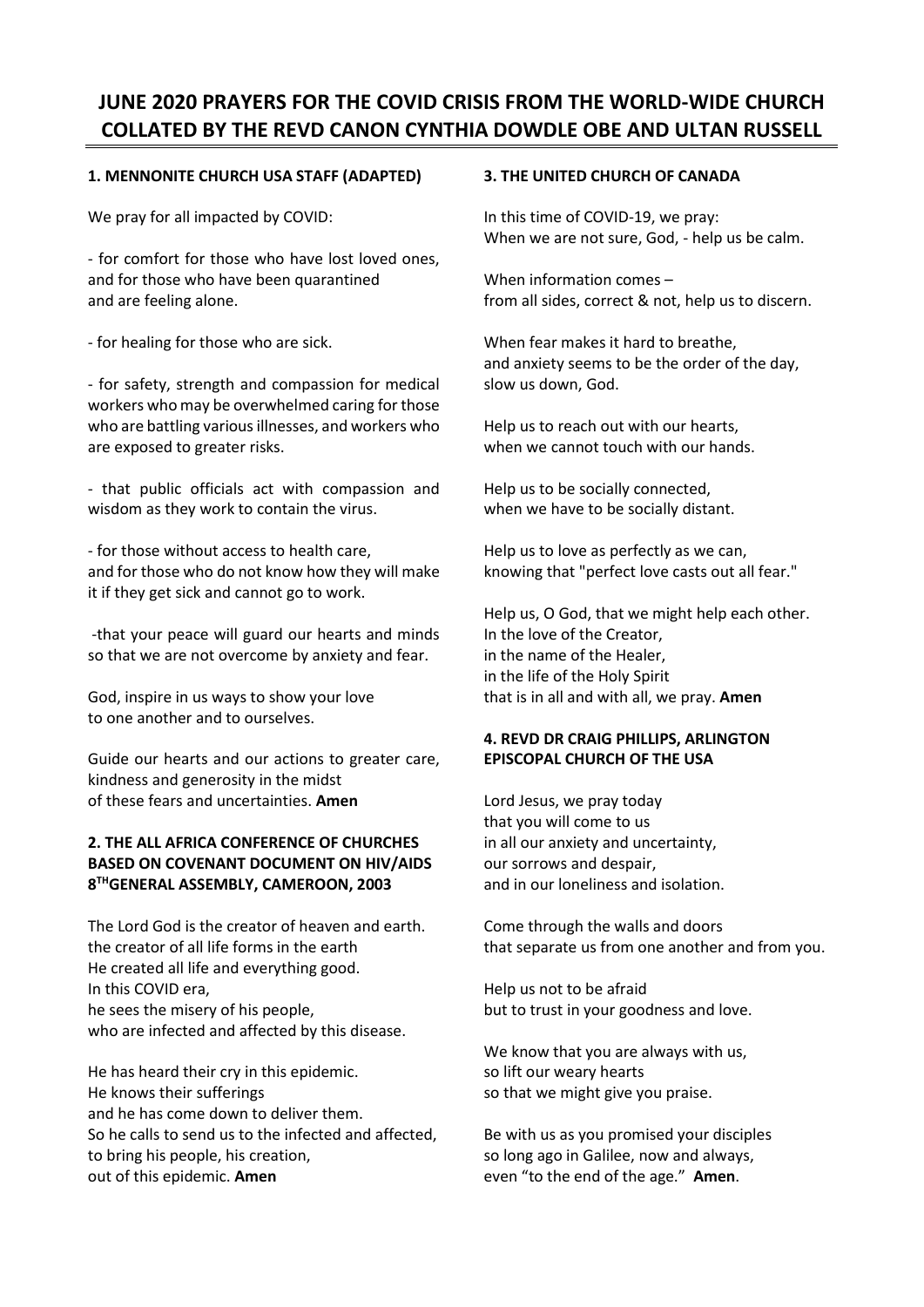#### **5. CATHOLIC BISHOPS' OF THE PHILIPPINES**

God our Father, we come to you in our need to ask your protection against COVID 19 that has claimed lives and has affected many.

We pray for your grace for the people tasked with studying the nature and cause of this virus and its disease and of stemming the tide of its transmission.

Guide the hands and minds of medical experts that they may minister to the sick with competence and compassion, and of those governments and private agencies that must find cure and solution to this epidemic.

We pray for those afflicted may they be restored to health soon. Grant us the grace to work for the good of all and to help those in need.

Grant this through our Lord, Jesus Christ, your Son, Who lives and reigns with You, in the unity of the Holy Spirit, God forever and ever. **Amen**.

#### **6. ADAPTED FROM AN EASTER ADDRESS BY GENERAL BRIAN PEDDLE, SALVATION ARMY**

Following Easter, we often hear sermons about the road to Emmaus, when Jesus came alongside and walked with the disciples. May our hearts "burn within us" because we are enjoying his presence through prayer.

We pray for: those who have lost family members; those who are alone, isolated and afraid; for many who have very little during this time of isolation; families whose futures seem uncertain.

We pray to support the army of essential workers who are holding us up

May we pray with urgency that God's mighty hand will hold back and stop COVID-19. God help us to be faithful. **Amen**

#### **7. ADAPTED BY CAFOD (ENGLAND & WALES) FROM AN EBOLA PRAYER BY CARITAS GUINEA**

Your loving care Lord Jesus, when you walked with us on earth you spread your healing power. We place in your loving care all who are affected by Coronavirus.

Keep us strong in faith, hope and love. Bring relief to our sick, console our bereaved, protect those who care for us.

We lift our prayer to you Lord, and trust in your infinite mercy, as we wait for the daybreak. **Amen**.

#### **8. MELANESIAN PRAYER**

O Jesus, be the canoe that holds me up in the sea of life.

Be the rudder that keeps me in the straight road. Be the outrigger that supports me in times of temptation.

Let your Spirit be my sail that carries me through each day.

Keep my body strong so I can paddle steadfastly on in the voyage of life. We ask this prayer though Christ Our Lord. **Amen**.

## **9. TAIZÉ COMMUNITY, FRANCE - BROTHER ALOIS EXTRACT FROM AN EASTER MEDITATION**

God of love, look upon your family. Come to the help of our humanity stricken by so much suffering.

Comfort those who are weeping, support those who are boldly taking up the challenge of solidarity.

Through the resurrection of Christ, you open up for us a horizon as yet uncharted, where a new light is appearing.

And so, just like on Easter morning, we can find hope again and say with our lives: "Christ is risen!" - "Yes, he is risen indeed!" With grim news besetting us every day, we ask God to come. **Amen.**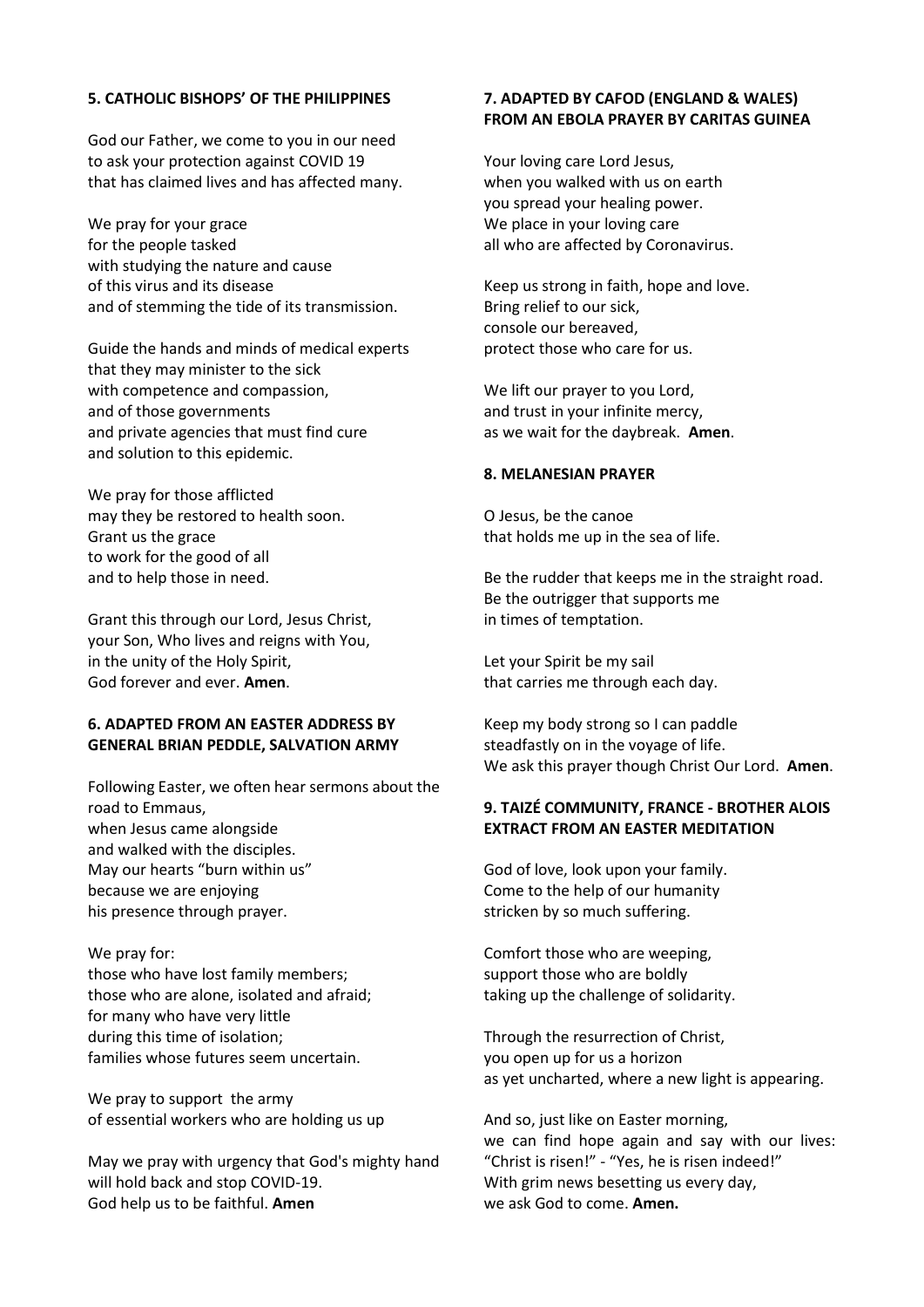#### **10**. **REVD FLORENCE LI AMERICAN BAPTIST HOME MISSION SOCIETIES**

O Merciful God, in a time of unknowingness, fear and lack of knowledge regarding the origins of coronavirus.

We come to you with open arms, Welcoming people from all other places, Acknowledging our human frailty and our need for your healing power.

O God, we pray for the loss of life, For those who care for the sick and ask for recovery to those in need of healing. We pray for the cure of this disease and restoration of health.

We praise you, O God, in time of trouble and confusion; You have reminded us that you are our loving God and Saviour. Help us to spread Christian faith as we seek your truth and love each day. **Amen**.

#### **11. THE METHODIST CHURCH OF SINGAPORE**

Hear our cry, Almighty God. Listen to our prayer. How long will we have to hide in our homes from this invisible enemy?

Where will it strike next? And whom? And what if … ? Our screens relay a continuous escalation of suffering and death around the world.

Panic and anxiety abound. Our souls are weary from the strain of the life-altering unknowns.

Heavenly Father, from the depths of our pain and confusion, we cry out to You.

From fear-filled hearts and anxious minds, we plead with You.

Rescue us, Father of compassion and grace.

We lift up our eyes to You, Lord God, the One who sits enthroned in heaven. **Amen**.

## **12. ROMAN CATHOLIC CHURCH IN IRELAND KILDARE & LEIGHLIN DIOCESE**

Loving and healing God, We, turn to you in prayer,

Confident that you are with us and with all people in every moment.

We stand before you as people of hope, Trusting in your care and protection.

May your faithful love support us and soothe the anxiety of our hearts.

Generous God, fill us with compassion and concern for others, young and old,

That we may look after one another in these challenging days.

Bring healing to those who are sick with the virus and be with their families.

May those who have died rest in your eternal embrace. Comfort their family and friends.

Strengthen and protect all medical professionals caring for the sick and all who work in our medical facilities.

Give wisdom to leaders in healthcare and governance

that they may make the right decisions for the well-being of people.

We pray in gratitude for all those in our country who will continue to work in the days ahead in so many fields of life for the sake of us all.

Bless them and keep them safe.

**.** 

O God of creation and life, we place ourselves in your protection.

May the mantle of your peace enfold us this day and tomorrow. **Amen.**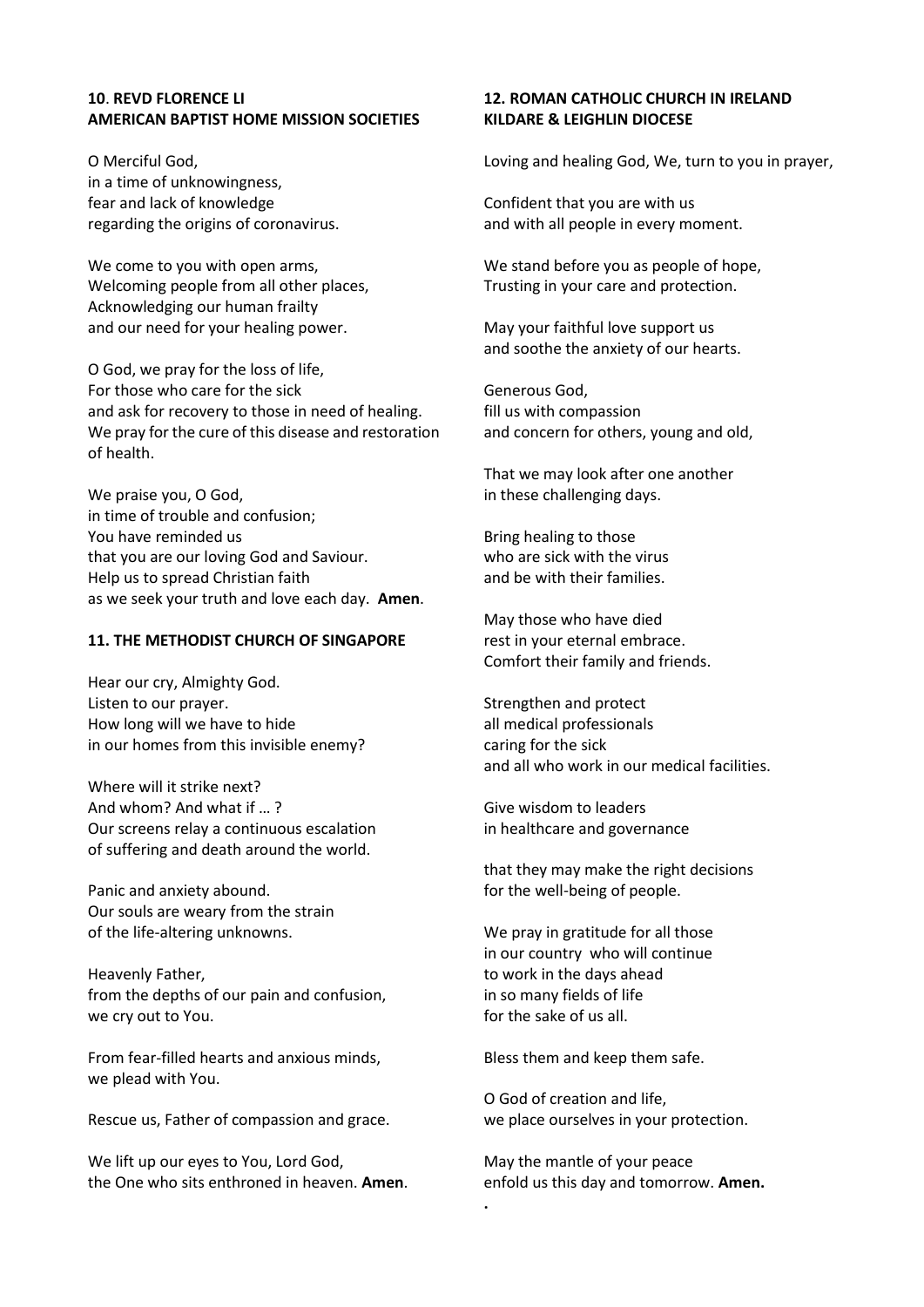#### **13. THE UNITED REFORMED CHURCH**

let us pray with:

*God is our refuge and strength, a very present help in trouble.* (Psalm 46:1, NRSV). As so much is re-shaped by Coronavirus Covid 19,

People left unwell, beckoned by death or bereaved.

People providing professional health care and advice, looking after loved ones at home or working to create treatments and cures.

People shaping the response of nations and neighbourhoods, of commerce and industry, of service & voluntary organisations and of communities of faith.

People who are anxious or afraid, alone or isolated.

Living, loving God, we praise you, & through times of peril we lean into you, for in Jesus Christ. You have trodden paths as difficult as ours, revealing there a love that nothing defeats, a love that bears us through.

Even as we strive to behave responsibly, and to care reliably, so we feel tthat in these uncertain times we might trust you are with us, our refuge and strength, and our faith, hope and love might be renewed, through Jesus Christ, **Amen**.

#### **14. THE ROMANIAN ORTHODOX CHURCH**

You are the healer of our souls and bodies, give recovery to those affected by sickness by raising them up from the bed of pain, to praise You, Merciful Saviour, and protect the healthy from any disease. Bless, strengthen and protect with your Grace, O Lord, all those who, with love of people and sacrifice, care for the sick at their homes or hospitals.

Remove all sickness and suffering from people & teach us to cherish life and health as your gifts. Give us, Lord God, your peace and fill our hearts with unwavering faith in your protection, reliable in your help and love towards you and your neighbour. To you belongs the mercy to save us, Our God.

## **15. ARCHDEACON CAROLE HUGHES AUCKLAND DIOCESE, NEW ZEALAND International Anglican Women's Network**

Holy God, as we move into being your church in new ways may we pray for and support one another, and know the inner calm that comes from faith in you.

Bless those who are sick and those who are anxious and alone.

As we experience physical isolation may our social connections be made stronger.

As people of all nations may we unite in peace so that your love will always be present.

Bless us through Jesus Christ our Liberator, who is alive and reigns with you, in the unity of the Holy Spirit, one God, now and forever. **Amen**

## **16. THE HOLY SYNOD OF THE ORTHODOX CHURCH OF AMERICA (ADAPTED)**

O God Almighty, Lord of heaven and earth, and of all creation visible and invisible, in your ineffable goodness, look down upon us, your people gathered in your Holy Name.

Be our helper and defender in this day of affliction. You know our weakness. You hear our cry in repentance and contrition of heart.

O Lord who loves mankind, deliver us from the impending threat of the Corona Virus.

Send your angel to watch over us and protect us. Grant health and recovery to those suffering from this virus.

Guide the hands of physicians and preserve those who are healthy.

Enable us to continue to serve our suffering brothers and sisters in peace that together we may glorify your most honourable and majestic name of the Father and of the Son and of the Holy Spirit, now and ever and unto ages of ages. **Amen.**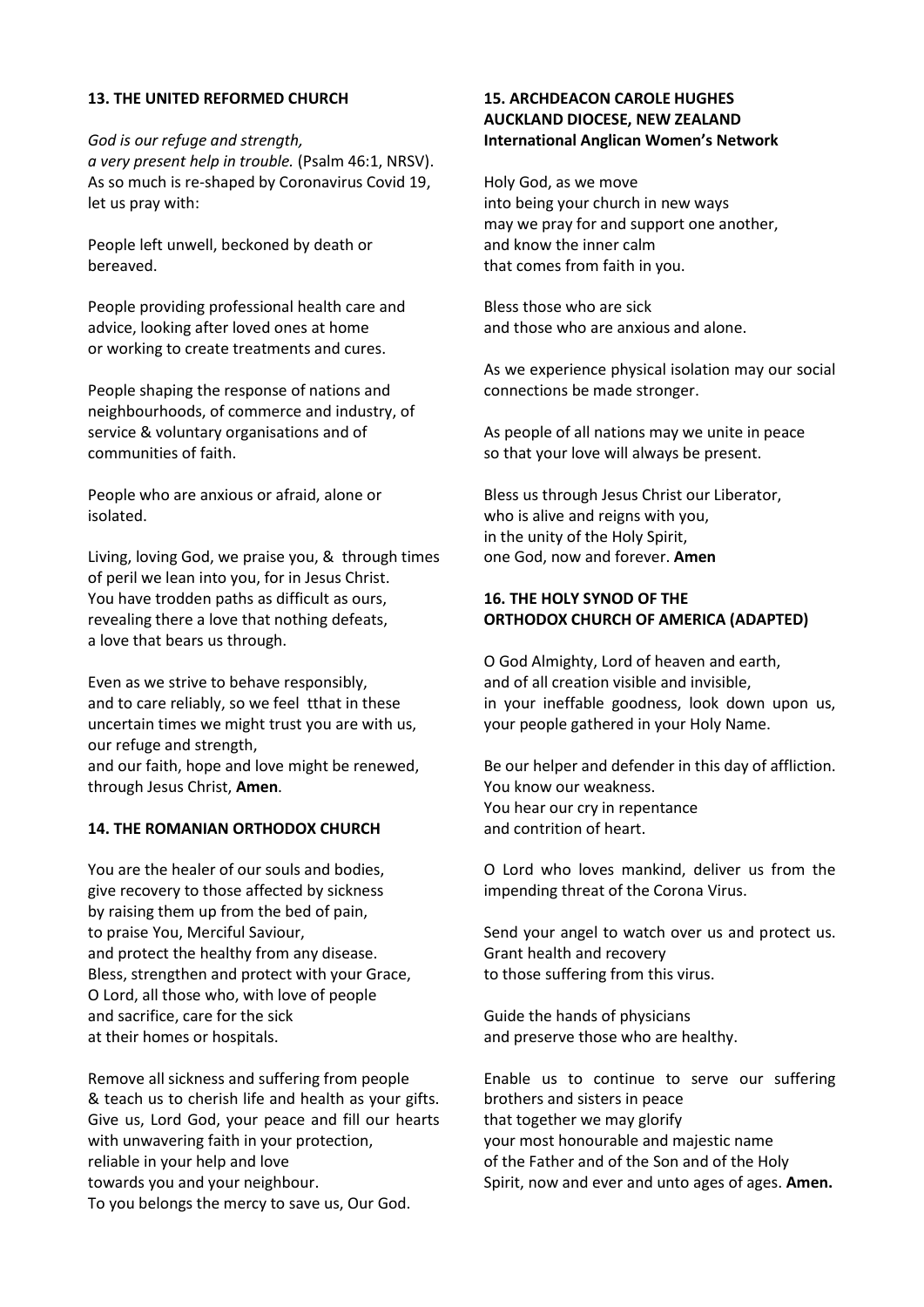## **17. PRAYER OF COURAGE CORYMEELA COMMUNITY NORTHERN IRELAND**

We bear witness to our faith, Knowing that we are called To lives of courage, love And reconciliation In the ordinary and extraordinary moments Of each day

May we be courageous today.

May we learn today.

May we love today.

#### **Amen**

## **18. THE GENERAL COUNCIL OF THE ASSEMBLIES OF GOD IN THE UNITED STATES OF AMERICA**

As we begin this journey together, I ask you to consider what God said to Joshua as he led the children of Israel toward the flooded Jordan river. He said: "Stay close to the Ark of the covenant because you have never been this way before."

We can say the same thing about the moment we are living through right now. We too have never been this way before. Just as they had never walked through a flooded river while God held back the waters, we have never experienced mass isolations and self-quarantine.

But we can be sure that the same God who held back the waters for His people then is still the protector and provider of His people today. Once they passed through to the other side, they were never the same. They went from "wilderness wanderers" to landowners. They ceased to be "manna gathers" to become "fruit harvesters".

Who knows, we could be in the middle of the same kind of transformation? This I do know, the same admonishment God gave to Joshua is still good for us; "Stay close to God and His word, go where you see Him go and do what His word says and you will come out the other side of this better off than when you started the journey."

#### **Amen**.

## **19. BASED ON A STATEMENT BY MYANMAR'S CARDINAL CHARLES BO**

O Lord, We pray for all the people and countries affected by this lethal virus. Let us remember every brother and sister affected in our prayers every day.

Let us pray that this disaster, like so many others is a time for humanity's fellowship when maps and borders collapse.

Lord let us rejoice at the commendable fellowship manifested now across continents by so many good people.

Lord of Life who protects people from all evil may we become an "army of prayer warriors" to rise in robust defiance against this sickness with our prayers and actions.

May this current outbreak, be an occasion for introspection on the ultimate meaning and destination of human life and the arrogance and audacity of human institutions.

As Lord we acknowledge, in humility, our human fragility and mortal nature remembering that you are the only superpower over our lives.

Our Lord we remember that disasters and virus pandemics periodically remind humanity that we all have only one planet strengthen us that we realise that we either stand together or fall together. Lord we ask this in Your Name . **Amen**

## **20. REVD LEE HULL MOSES, THE DISCIPLES OF CHRIST, AMERICA AND CANADA**

God of all life and all hope, hear our prayers. As the world grows ever more anxious and fearful, may your spirit of comfort and peace be with us.

As changes sweep over us, as uncertainty surrounds us, help us to know that you are with us.

Always and forever, you are with us, and nothing can separate us from your love. In the name of Christ Jesus, we pray. **Amen**.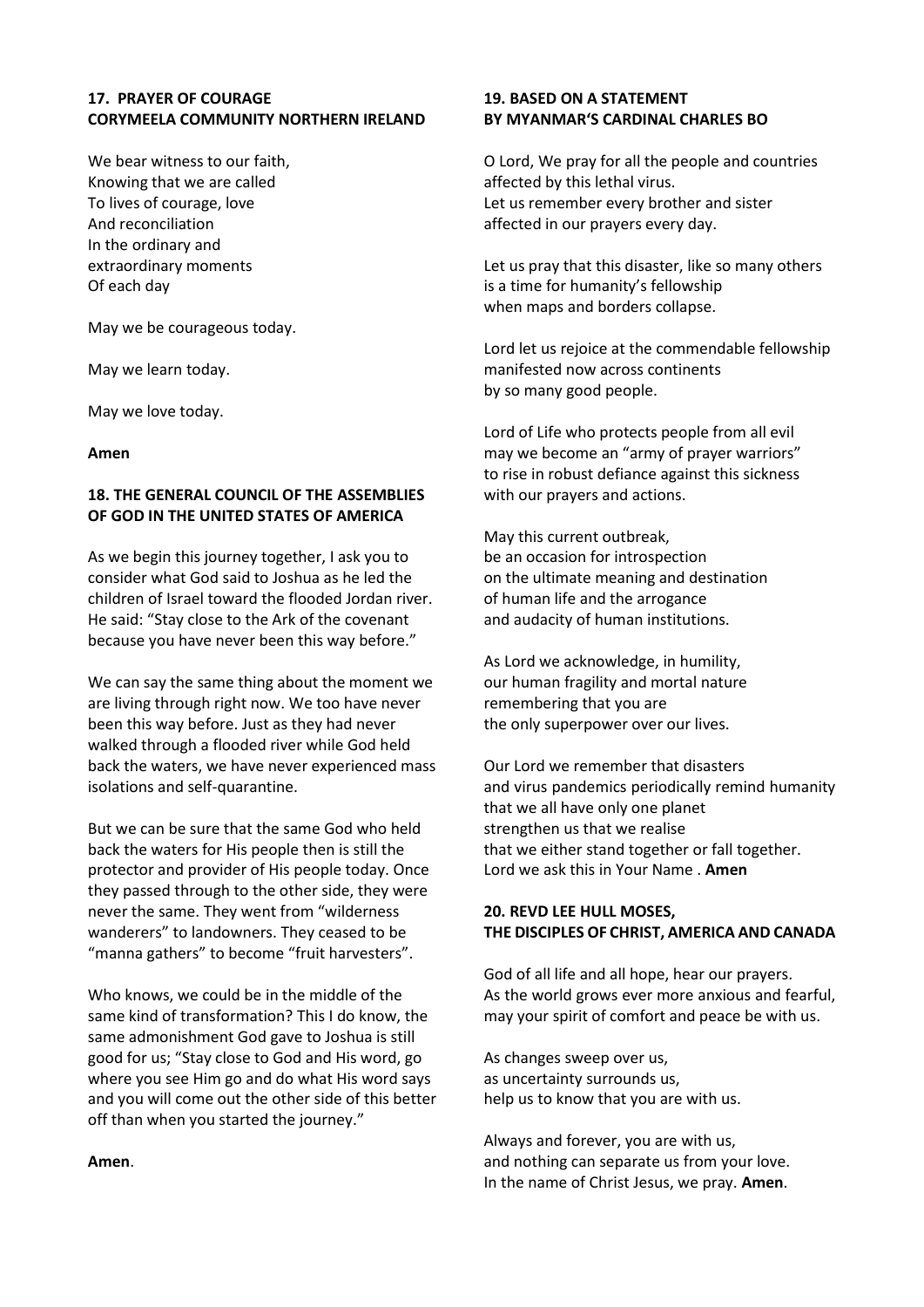#### **21. THE LUTHERAN WORLD FEDERATION**

God our Healer, show your compassion for the whole human family that is in turmoil and burdened with illness and with fear. Hear our cry.

Come to our aid as the coronavirus spreads globally, heal those who are sick, support and protect their families and friends from being infected. Hear our cry.

Grant us your spirit of love and self-discipline so that we may come together, working to control and eliminate the coronavirus. Hear our cry.

Make us vigilant, attentive, and proactive in the eradication of all diseases that create suffering and often result in death for many people. Hear our cry.

Heal our self-centeredness and indifference that makes us worry only when the virus threatens us, open ways beyond timidity and fear that too easily ignore our neighbour. Hear our cry.

Strengthen and encourage those in public health services and in the medical profession: care-givers, nurses, attendants, doctors, all who commit themselves to caring for the sick and their families. Hear our cry. **Amen.**

## **22. THE CHURCH OF SOUTH INDIA (VIA THE CHURCH OF ENGLAND WEBSITE)**

God our Father, by whose mercy the world turns safely into darkness and returns again to light:

we place in your hands our unfinished tasks, our unsolved problems, and our unfulfilled hopes, knowing that only what you bless will prosper.

#### To your love and protection

we commit each other and all those we love, knowing that you alone are our sure defender, through Jesus Christ our Lord. **Amen.** 

#### **23. REVD DR MANHONG MELISSA LIN, ASSOCIATE GENERAL SECRETARY, THE CHINA CHRISTIAN COUNCIL**

When human life is disturbed, disrupted, and threaten by the novel coronavirus, we pray to you, God of life.

Grant us the compassion, humility and self-discipline to value, care about and protect each life.

We pray to you, God of mercy, for all who have suffered directly and indirectly during this global pandemic.

May you sustain, console, and heal them. We pray to you, God of grace, for all good efforts to rescue life and to maintain people's health.

May you strengthen, guide and protect all who have committed to fight against this disease.

We pray to you, God of righteousness, for justice to prevail.

May you lead us to combat racism, discrimination, stigmatization, and xenophobia with courage in the midst of this health crisis.

We pray to you, God of love, for an early end to the transmission of COVID-19 that is harming all, and for life, health and peace for all, through your mercy, grace and loving care, and through human solidarity, integrity and mutual support. **Amen**.

# **24. ADAPTED FROM FRIENDS HOUSE LONDON (QUAKER FAITH & PRACTICE 10.17)**

Let us pray:

For the spiritual welfare of our congregations. May members take a warm personal interest in one another's welfare. May we all be active in pastoral care.

In the greater events of life it is our duty and privilege to share in one another's joys and sorrows.

May we remember that sympathy thus shown is a potent means of binding us in closer fellowship. **Amen**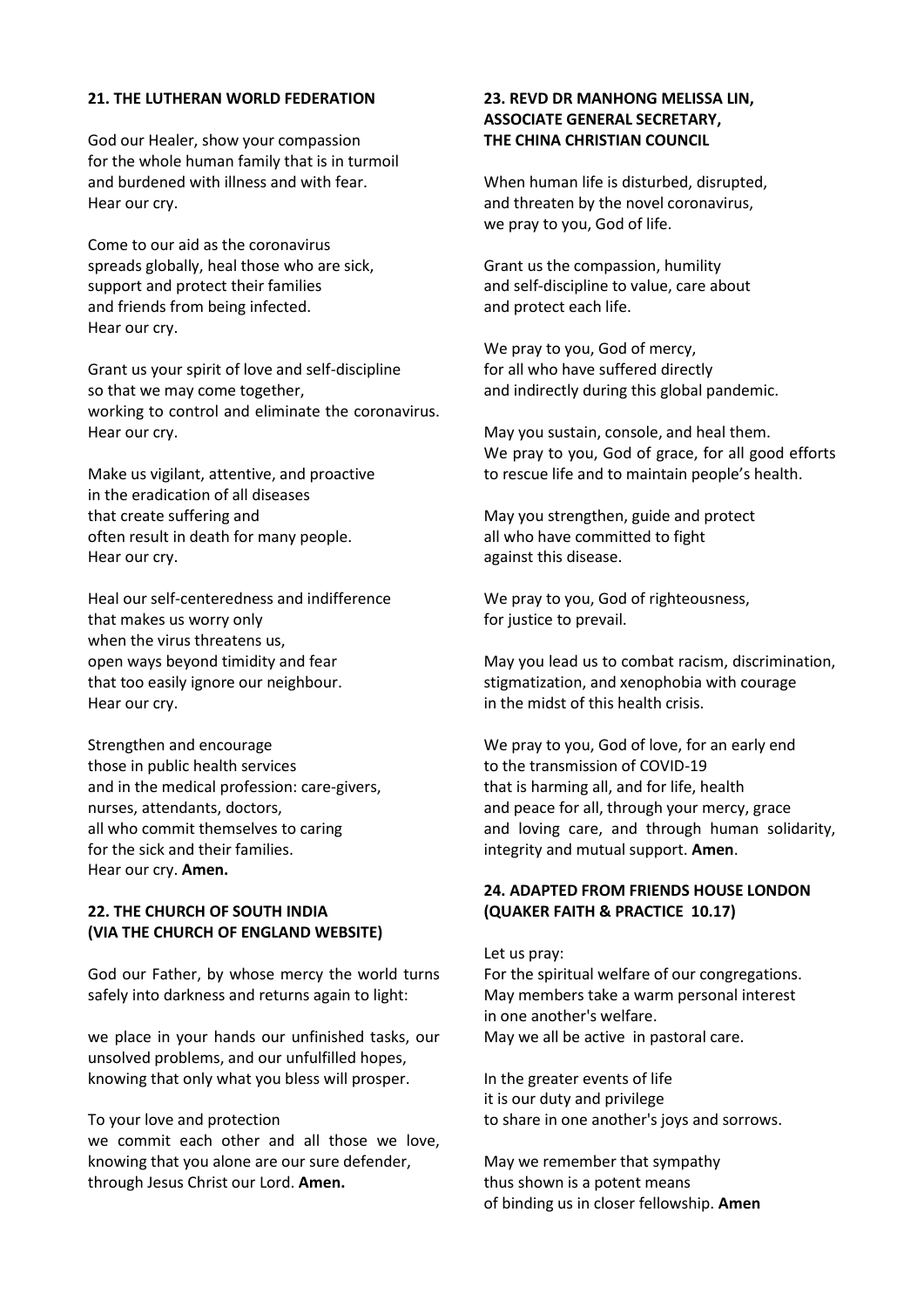#### **25. BISHOP GREGORY CAMERON OF ST ASAPH THE CHURCH IN WALES**

Dear Father, who created us, and redeemed us, and who has promised us your love, be with us in a time of danger and of worry.

May those who suffer, or who are ill, know the blessing of your grace, while we who are well be inspired by your Spirit to be wise and to be servants, working for the healing and wholeness of all, each in our own way.

Keep us calm and cautious, strong and open to service, So that we take care of those around us, and also ourselves. We ask this in the name of Jesus. Amen.

# **26. PRAYER FROM PAKISTAN (VIA BRITISH METHODIST CONNEXION)**

My Lord Jesus, We are come to you very humble during Your ministry on Earth you showed Your love by healing people of all ages and stations of life from physical, mental, and spiritual ailments.

O, Lord of Mercy, Be present now to people who need Your loving touch because of COVID-19. They need Your power of healing through care and treatment.

Kindly take away all fear, anxiety, and feelings of isolation from people receiving treatment. Protect their families and friends.

Dear Lord, we request for those people who are more likely than others to become severely ill from COVID-19 — the elderly and people with chronic health conditions.

Protect them from harm and be their comfort in this time of uncertainty.

Pray for medical professionals, caregivers, researchers, and leaders responsible for decisions about fighting the new coronavirus. Amen.

## **27. THE CHURCH OF GOD OF PROPHECY IN GREAT BRITAIN**

*Jesus said I will never leave you nor for sake you that you may be boldly say, the Lord is my helper.* (Hebrews 13:5)

Father in your name, we call on you today in the promise of your word.

We pray for those who are at this time struggling with the fears and concerns around this virus.

Father we act in belief and confidence in your promises, knowing that you have not given us the spirit of fear but of power and of love and of a sound mind.

We therefore embrace the promise of your word, even in the midst of this time of uncertainty.

We are still persuaded that your precious blood heals and makes whole.

We pray for our church family: we pray for those in our communities who may be feeling insecure and isolated.

We pray for our decision-makers, medical experts, leaders national and international.

Father we rest our cares in your hands, in the name of Jesus. **Amen**.

## **28. REVD DENISE LIERSCH, MODERATOR, SYNOD OF VICTORIA AND TASMANIA THE UNITING CHURCH OF AUSTRALIA**

God of compassion, God-with-us, be with us in these times of uncertainty. Break into our lives, rekindle our hope and breathe love into our communities, that we might find new ways of supporting and upholding one another, bearing witness to your inclusive love of family, friend, neighbour and stranger alike. May our love for those most vulnerable in our community become a beacon of hope for all. In faith, hope and love, in the name of Jesus, we pray. **Amen**.